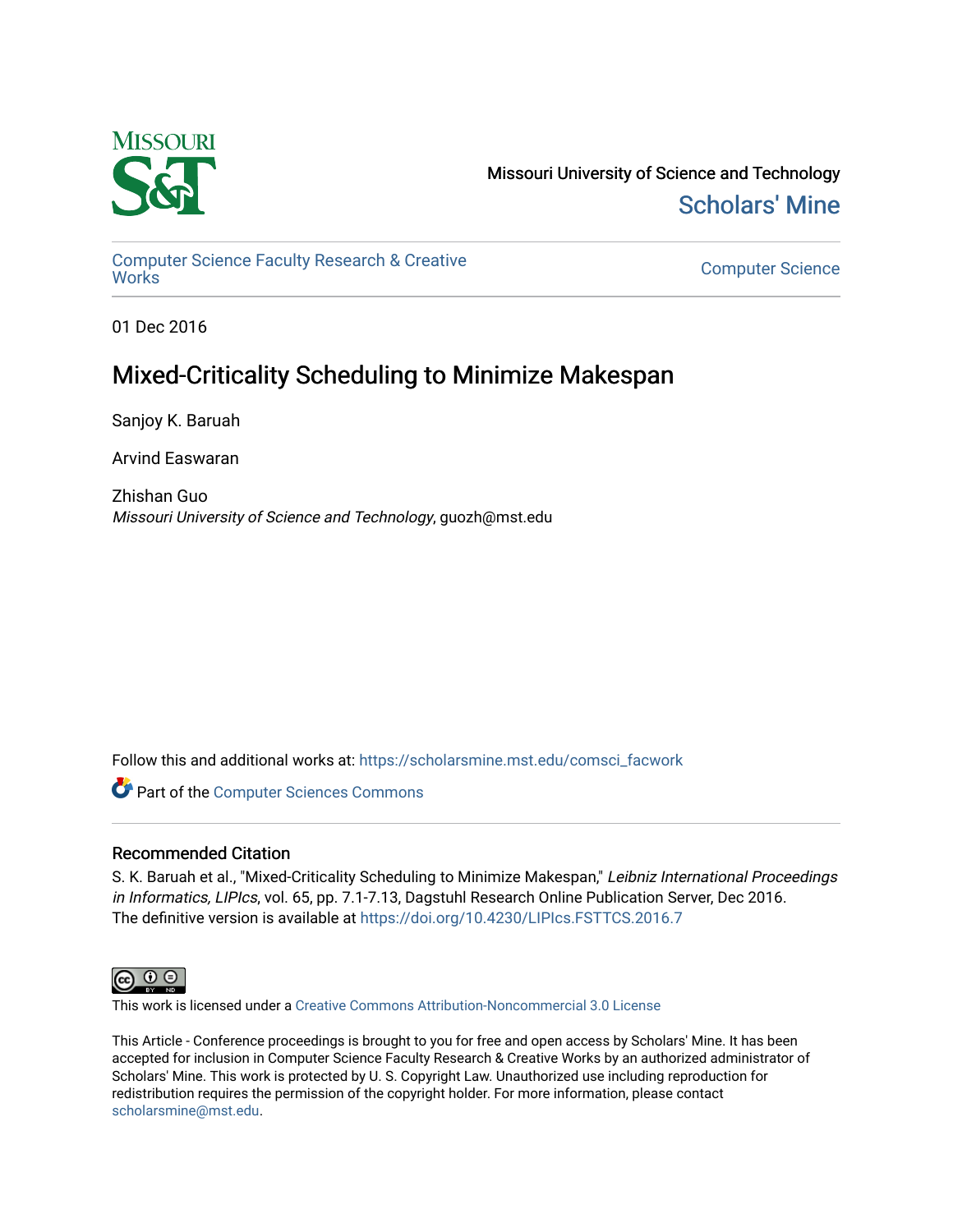# **Mixed-Criticality Scheduling to Minimize Makespan**<sup>∗</sup>

**Sanjoy Baruah<sup>1</sup> , Arvind Easwaran<sup>2</sup> , and Zhishan Guo<sup>3</sup>**

- **1 University of North Carolina at Chapel Hill, USA baruah@cs.unc.edu**
- **2 Nanyang Technological University, Singapore arvinde@ntu.edu.sg**
- **3 Missouri University of Science and Technology, Rolla, USA zsguo@cs.unc.edu**

## **Abstract**

In the mixed-criticality job model, each job is characterized by two execution time parameters, representing a smaller (less conservative) estimate and a larger (more conservative) estimate on its actual, unknown, execution time. Each job is further classified as being either less critical or more critical. The desired execution semantics are that all jobs should execute correctly provided all jobs complete upon being allowed to execute for up to the smaller of their execution time estimates, whereas if some jobs need to execute beyond their smaller execution time estimates (but not beyond their larger execution time estimates), then only the jobs classified as being more critical are required to execute correctly. The scheduling of collections of such mixed-criticality jobs upon identical multiprocessor platforms in order to minimize the makespan is considered here.

**1998 ACM Subject Classification** D.4.1 Scheduling, D.4.7 Real-time systems and embedded systems

**Keywords and phrases** Scheduling, Mixed criticality, Identical parallel machines, Makespan minimization, Approximation algorithm

**Digital Object Identifier** [10.4230/LIPIcs.FSTTCS.2016.7](http://dx.doi.org/10.4230/LIPIcs.FSTTCS.2016.7)

# **1 Introduction and motivation**

The problem studied in this paper has its genesis in a collaborative project between our universities-based research group and a major US defense contractor. The defense contractor is developing fleets of unmanned aerial vehicles (UAVs) that are capable of coordinating with one another autonomously in order to accomplish goals that are broadly specified at a relatively high level. The embedded computer control systems on board such UAVs are responsible for two general classes of functions:

- **1.** safety-critical functions relating to the safe flight of the UAV these functions are expected to be subject to mandatory certification by the US Federal Aviation Authority (FAA); and
- **2.** mission-critical functions that enable the UAV to actually accomplish its stated mission. The mission-critical functions are not subject to certification (although our collaborator –

<sup>∗</sup> Work supported by NSF grants CNS 1115284, CNS 1218693, CNS 1409175, and CPS 1446631, AFOSR grant FA9550-14-1-0161, ARO grant W911NF-14-1-0499, a grant from General Motors Corp., and a Tier-2 grant (ARC9/14) from the Ministry of Education, Singapore.



© Sanjoy Baruah, Arvind Easwaran, and Zhishan Guo; licensed under Creative Commons License CC-BY

<sup>36</sup>th IARCS Annual Conference on Foundations of Software Technology and Theoretical Computer Science (FSTTCS 2016).

Editors: Akash Lal, S. Akshay, Saket Saurabh, and Sandeep Sen; Article No. 7; pp. 7:1–7[:13](#page-13-0) [Leibniz International Proceedings in Informatics](http://www.dagstuhl.de/lipics/)

[Schloss Dagstuhl – Leibniz-Zentrum für Informatik, Dagstuhl Publishing, Germany](http://www.dagstuhl.de)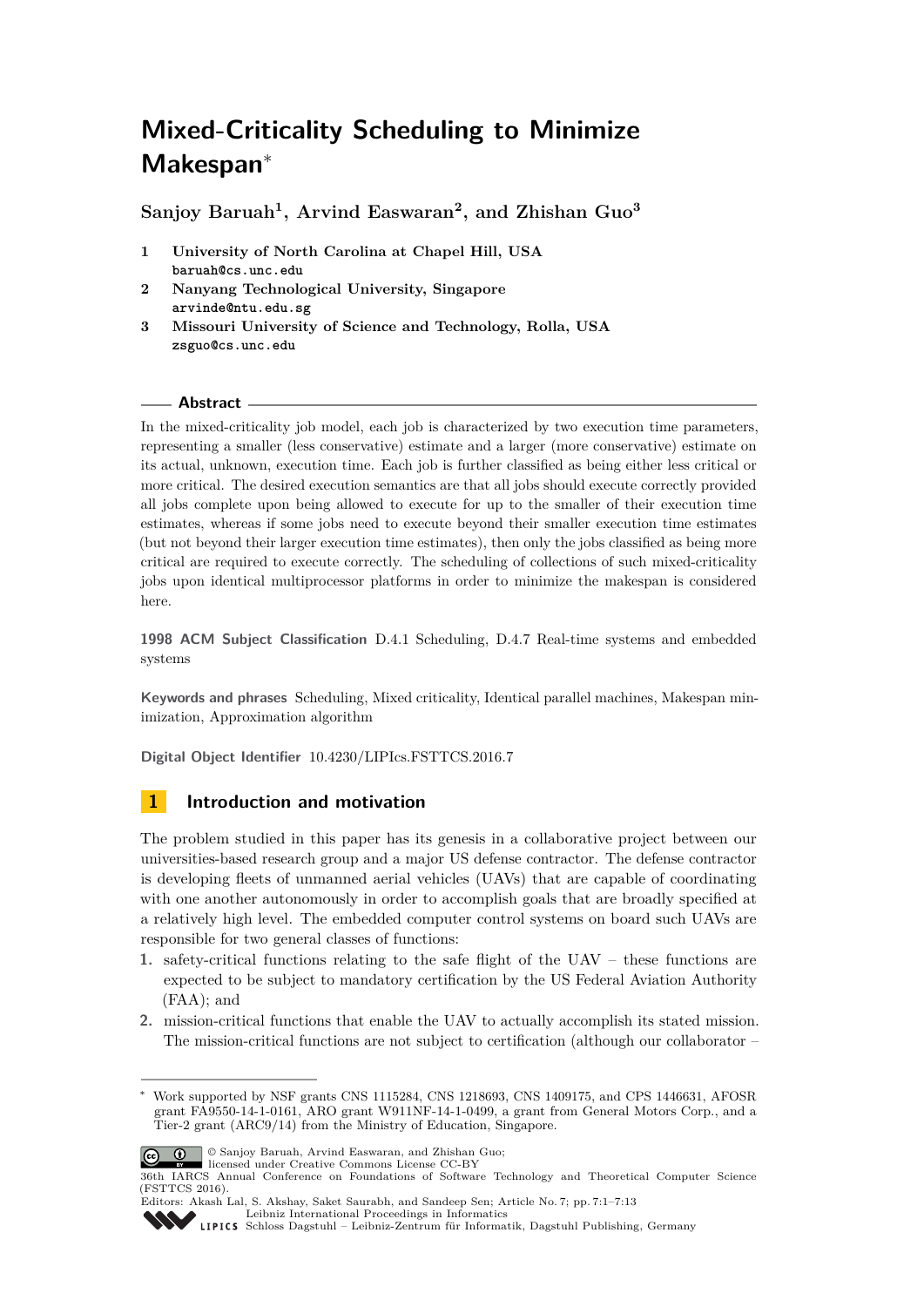## **7:2 Mixed-Criticality Scheduling to Minimize Makespan**

the defense contractor manufacturing the  $UAV -$  will subject them to analysis using their own correctness criteria).

Systems such as this are *mixed-criticality* systems; in mixed criticality (MC) systems, functionalities of different degrees of importance (or *criticalities*) are implemented upon a common platform. As stated above, the more critical functionalities may be required to have their correctness validated to a higher level of assurance than less critical functionalities. This difference in correctness criteria may be expressed by different *Worst-Case Execution Time* (WCET) estimates for the execution of a piece of real-time code. For validating the timing correctness of critical functionalities it is desirable to use WCET estimates that are obtained using extremely conservative tools (for example, some certification standards require that particular "certified" tools based on static code-analysis be used for determining WCET of highly safety-critical code), while less critical functionalities are often validated using (less conservative) measurement-based WCET tools. Vestal [\[11,](#page-13-1) page 239] articulated the practical implication of such practices in this manner: "the more confidence one needs in a task execution time bound [...] the larger and more conservative that bound tends to become." He proposed that each piece of code therefore be characterized by *multiple* WCET parameters, which are obtained by analyzing the (same) piece of code using different WCET-analysis tools and methodologies. Different sets of WCET estimates are then used to validate different correctness properties. We illustrate the essence of Vestal's idea via a simple (contrived) example.

<span id="page-2-0"></span>**Example 1.** Consider two jobs  $J_1$  and  $J_2$  executing upon a shared processor, with job  $J_1$ being more critical than *J*2. Both jobs are released at time 0, and share a common deadline at time 10. Let us suppose that the WCET of  $J_1$ , as determined by a more conservative WCET tool, is equal to 5, while the WCET of  $J_2$ , as determined using a less conservative WCET tool (since  $J_2$  is less critical), is equal to 6. Since the sum of these WCETs exceeds the duration between the jobs' common release time and their deadline, conventional scheduling techniques cannot schedule both jobs to guarantee completion by their deadlines. However, Vestal observed in [\[11\]](#page-13-1) that

- $\blacksquare$  with regards to validating the more critical functionality (e.g., from the perspective of a certification process), it may be *irrelevant* whether the less critical job  $J_2$  completes on time or not; and
- $\blacksquare$  assigning  $J_1$ 's WCET parameter the value of 5 may be deemed *too conservative* for validating less critical functionalities.

Let us suppose that the WCET of  $J_1$  is estimated once again, this time using the less conservative WCET-determination tool; *J*1's WCET is determined by this tool to be equal to 3 (rather than 5). If we were now to schedule the jobs by assigning  $J_1$  greater priority than  $J_2$ ,

- In validating the more critical functionalities, we would determine that  $J_1$  completes by time-instant 5 and hence meets its deadline.
- The validation process for less critical functionalities concludes that  $J_1$  completes by  $\mathcal{L}_{\mathcal{A}}$ time-instant 3, and  $J_2$  by time-instant 9. Hence they both complete by the deadline.

We thus see that the system is deemed as being correct in both analyses, despite our initial observation that the sum of the relevant WCETs (5 for  $J_1$ ; 6 for  $J_2$ ) exceeds the duration between the jobs' common release time and deadline.

The idea exposed in Example [1](#page-2-0) – that the same system, represented using more and less conservative models, may be demonstrated to satisfy different correctness criteria for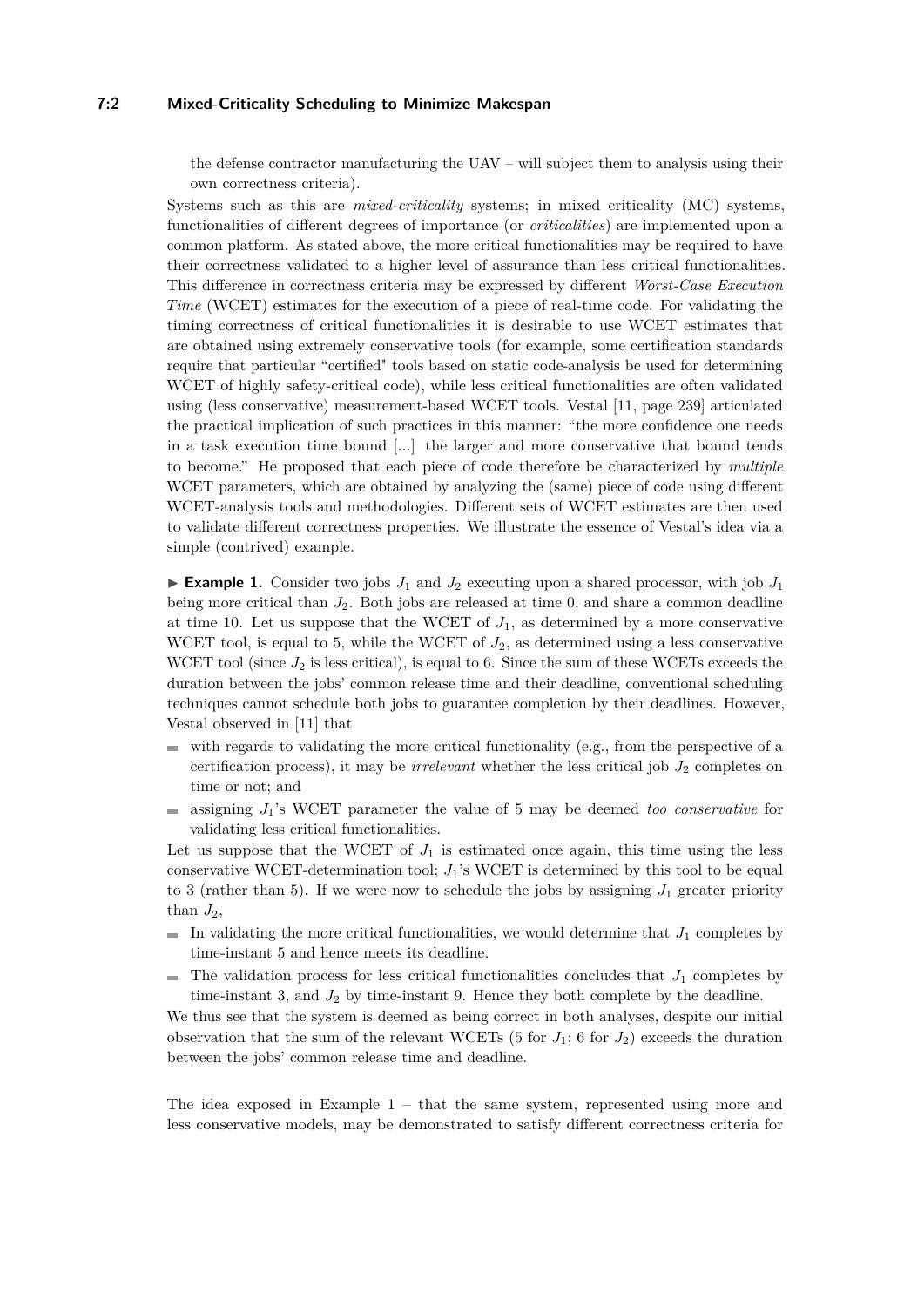functionalities of different criticalities – has been widely explored since first proposed by Vestal [\[11\]](#page-13-1); there is a nice review of the current state of the art in [\[3\]](#page-13-2).

**This research.** Much of the prior study on mixed-criticality scheduling has focused upon the scheduling of mixed-criticality workloads that are executed upon a single processor. A few pieces of work (e.g., [\[2,](#page-13-3) [9,](#page-13-4) [8,](#page-13-5) [7\]](#page-13-6)) have considered multiprocessor scheduling, but they have all dealt with a very different workload model: systems of *recurrent* (periodic or sporadic) *tasks* that need to meet deadlines, rather than collections of independent jobs. In this paper, we seek to initiate the study of mixed-criticality scheduling of collections of independent jobs upon multiprocessor platforms, by considering a simple multiprocessor scheduling problem for such workloads – that of scheduling a given collection of mixed-criticality jobs (each of the kind described in Example [1](#page-2-0) above) upon a specified number of identical processors in order to minimize the makespan of the resulting schedule. Makespan minimization is one of the basic and fundamental problems studied in multiprocessor scheduling, and we are optimistic that obtaining a better understanding of this fundamental problem will facilitate the development of a more comprehensive theory of multiprocessor mixed-criticality scheduling. Although this specific mixed-criticality problem is a highly simplified version of the motivating application problem – it was obtained by applying a large number of simplifying assumptions to the actual application system under analysis – it is hoped that exposing this problem domain to the FST&TCS community will motivate further work upon less simple, but more realistic, variants.

**Our results.** We derive algorithms for both non-preemptive scheduling (in which a job, once it begins execution, is allowed to execute through to completion upon the same processor on which it started to execute), and preemptive scheduling (in which an executing job may be preempted during execution, and its execution resumed later upon any processor) of collections of mixed-criticality jobs to minimize makespan upon identical multiprocessor platforms. The non-preemptive problem is NP-hard, but can be solved approximately in polynomial time to any desired degree of accuracy by a polynomial-time approximation scheme. We do not yet know whether or not the preemptive version of the problem is solvable in polynomial time; we derive here a polynomial-time  $\frac{4}{3}$ 'rds-approximation algorithm for solving it. To our knowledge, the precise computational complexity of determining the minimum makespan under preemptive scheduling remains open.

# **2 System model**

In this section we formally define the semantics of the mixed-criticality model and specify the problem that we are seeking to solve. An instance *I* of the scheduling problem we consider is specified as follows.

- **1.** A collection  $\mathcal J$  of *n* mixed-criticality jobs  $J_1, J_2, \ldots, J_n$ . Each job  $J_i$  is characterized by the parameters  $(\chi_i, c_i^L, c_i^H)$ , with  $\chi_i \in \{\text{LO}, \text{HI}\}\$ and  $c_i^L \leq c_i^H$ . The  $\chi_i$  parameter denotes the *criticality* of job  $J_i$ ; a job  $J_i$  with  $\chi_i =$  LO is called a LO-criticality job, and one with  $\chi_i$  = HI is called a HI-criticality job. The parameters  $c_i^L$  and  $c_i^H$  are the LO-criticality WCET estimate and the HI-criticality WCET estimate of job  $J_i$ ; since the lo-criticality WCET estimates are assumed to be made using a less conservative tool than the HI-criticality WCET estimates, we require that  $c_i^L \leq c_i^H$  for all  $J_i \in \mathcal{J}$ . (For LO-criticality jobs, we assume that  $c_i^L = c_i^H$ .)
- 2. A number  $m$  of unit-speed processors upon which the jobs in  $\mathcal J$  are to to be executed.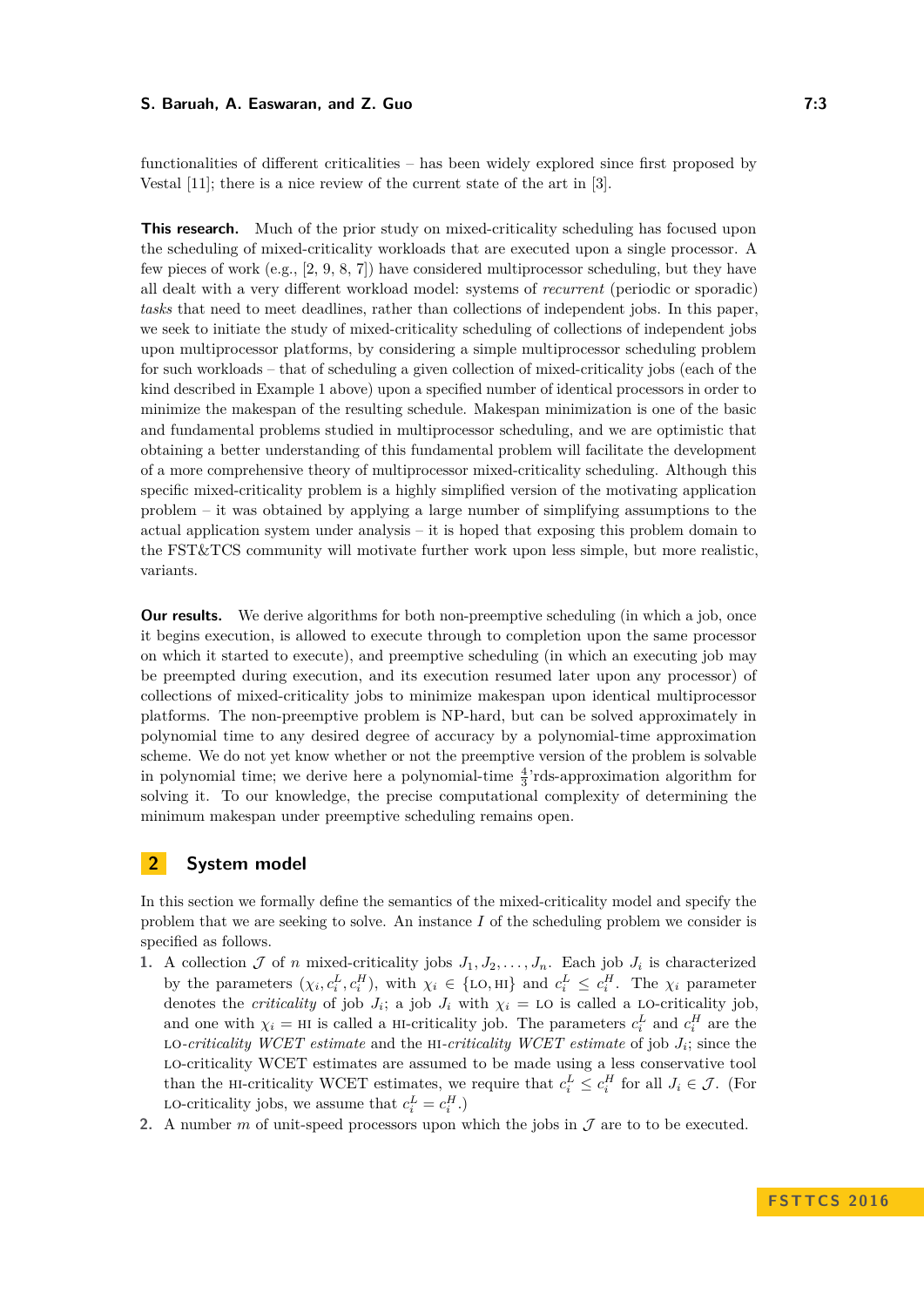#### **7:4 Mixed-Criticality Scheduling to Minimize Makespan**

Some additional notation: let  $\mathcal{J}_H \subseteq \mathcal{J}$  denote the collection of all the jobs  $J_i \in \mathcal{J}$  for which  $\chi_i = H$ *i*, and  $\mathcal{J}_L \subseteq \mathcal{J}$  denote the collection of all the jobs  $J_i \in \mathcal{J}$  for which  $\chi_i =$  LO.

**System behavior.** Our mixed-criticality model has the following semantics. Each job  $J_i$  is released at time 0, and needs to execute for a total duration  $\gamma_i$ . This execution must be sequential, meaning  $J_i$  is not allowed to simultaneously execute on more than one processor. The value of  $\gamma_i$  is not known prior to running time; it can only be discovered by actually allowing  $J_i$  to execute until it *signals* that it has completed execution. These values  $\langle \gamma_1, \gamma_2, \ldots, \gamma_n \rangle$  upon a particular execution of the collection of jobs J together define the kind of *behavior* exhibited by  $J$  during that execution.

- If  $\gamma_i \leq c_i^L$  for each *i* (i.e., each *J<sub>i</sub>* signals completion without exceeding  $c_i^L$  units of execution),  $J$  is said to have exhibited LO-*criticality behavior*.
- If  $c_i^L < \gamma_i \leq c_i^H$  for any *i* (i.e., some job  $J_i$  only signals completion upon executing for more than  $c_i^L$  but no more than  $c_i^H$  units of execution),  $\mathcal J$  is said to have exhibited hi*-criticality behavior*.
- If  $c_i^H \leq \gamma_i$  for any *i* (i.e., some job  $J_i$  does not signal completion despite having executed for  $c_i^H$  units),  $\mathcal J$  is said to have exhibited *erroneous behavior*.

**Correctness criteria.** We define an algorithm for scheduling mixed-criticality instances to be correct if it is able to schedule any instance in such a manner that (i) during all LO-criticality behaviors of the instance, all jobs receive enough execution to be able to signal completion; and (ii) during all HI-criticality behaviors of the instance, all HI-criticality jobs receive enough execution to be able to signal completion. This is formally stated in the following definition:

▶ **Definition 2** (MC-correct). A scheduling algorithm for mixed-criticality instances is MCcorrect if it ensures that:

- during any execution of an instance in which it exhibits lo-criticality behavior, all jobs ÷ signal completion; and
- during any execution of an instance in which it exhibits hi-criticality behavior, all  $\blacksquare$ hi-criticality jobs signal completion (although lo-criticality jobs may fail to do so).

We point out that upon some job failing to signal completion despite having executed for up to its lo-criticality WCET, (i) an MC-correct scheduling algorithm may immediately discard all lo-criticality jobs; and (ii) only those hi-criticality jobs that have not already signaled completion may need to execute for up to their hi-criticality WCETs – those that have already signaled completion (upon executing for  $\leq$  their LO-criticality WCET) do not now need further execution.

**Problem statement.** Given an instance *I* comprising a collection  $J$  of *n* mixed-criticality jobs to be scheduled upon *m* unit-speed processors, obtain an MC-correct scheduling algorithm that minimizes the makespan of the resulting schedule.

Since the instance *I* may generate arbitrarily many different behaviors (the values of the actual running times  $\langle \gamma_1, \gamma_2, \ldots, \gamma_n \rangle$  during different executions, we clarify what we mean by minimizing makespan: *we desire that the maximum makespan over all non-erroneous behaviors of the instance be minimized*.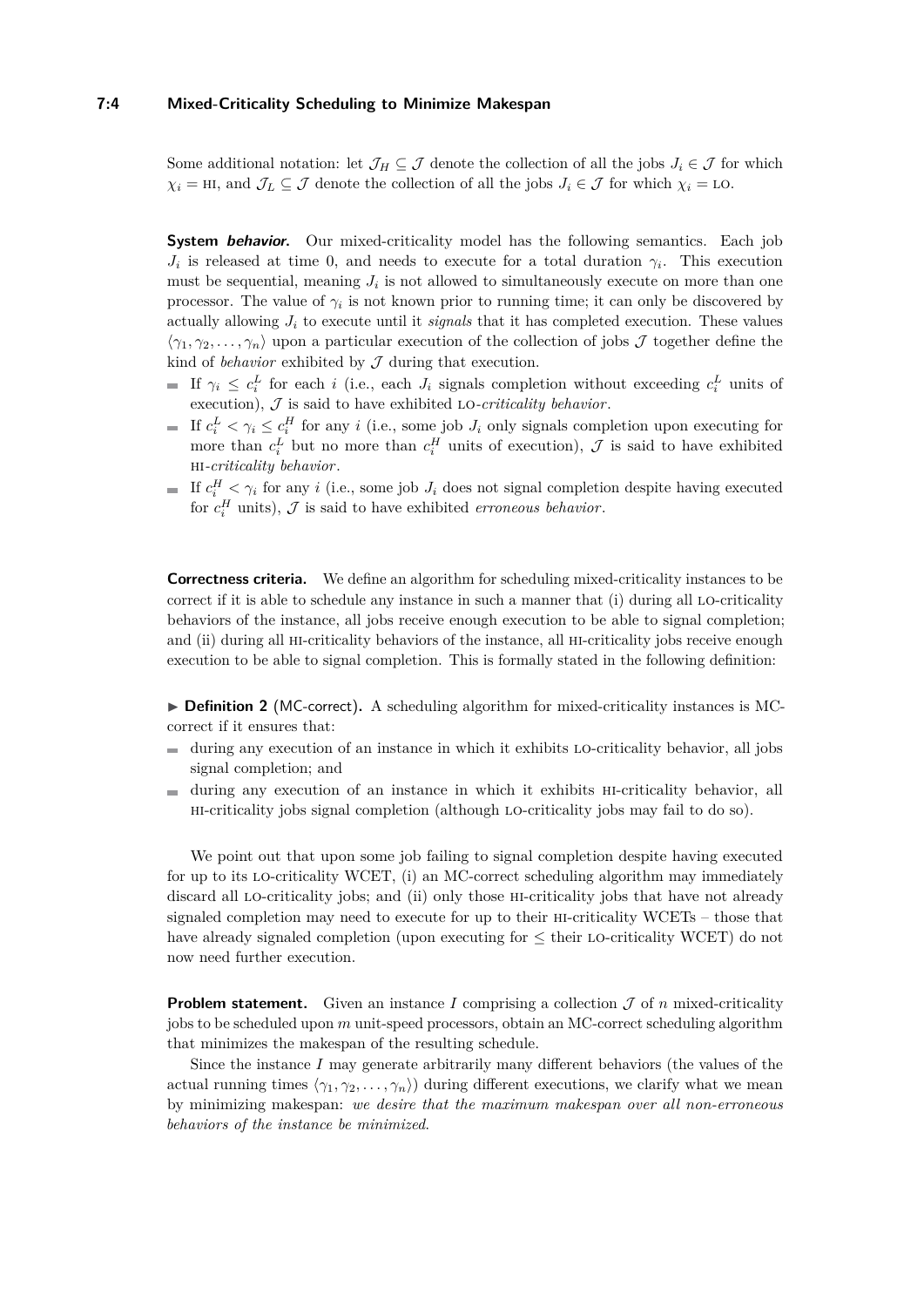## **3 MC-correct scheduling algorithms that minimize makespan**

Observe that the maximum amount of execution that could be required in any lo-criticality behavior is equal to  $(\sum_{J_i \in \mathcal{J}} c_i^L)$ , while in any H-criticality behavior in which each HIcriticality job executes to its hi-criticality WCET, the amount of execution that must occur is at least equal to  $(\sum_{J_i \in \mathcal{J}_H} c_i^H)$ . It is therefore evident that upon an *m*-processor platform,

$$
\frac{\max\left\{\sum_{J_i\in\mathcal{J}}c_i^L,\sum_{J_i\in\mathcal{J}_H}c_i^H\right\}}{m}
$$

is a lower bound on this desired makespan. An obvious upper bound on the makespan is given by

$$
\sum_{J_i \in \mathcal{J}} c_i^H.
$$

If we had a procedure for validating whether mixed-criticality instance *I* could be scheduled by some MC-correct scheduling algorithm with a makespan no larger than some specified constant, we could use bisection search ("binary search") between the upper and lower makespan bounds obtained above, in order to determine the minimum makespan to any desired degree of accuracy. In the remainder of this section, we will therefore attempt to design MC-correct scheduling algorithms that generate schedules with makespan no greater than some specified constant *D*.

# **3.1 Non-preemptive scheduling**

The non-preemptive version of this problem is easily seen to be solved by transforming it to a two-dimensional *vector scheduling problem* [\[12\]](#page-13-7), for which a PTAS is known [\[4,](#page-13-8) [5\]](#page-13-9). The transformation is fairly straightforward: given an instance *I* of the mixed-criticality scheduling problem comprising the *n* jobs  $\mathcal J$  to be scheduled upon *m* processors with a makespan  $\leq D$ , we seek to partition  $\mathcal J$  into the sub-sets  $\mathcal J_1, \mathcal J_2, \ldots, \mathcal J_m$  satisfying the constraints that for each  $j, 1 \leq j \leq m$ ,

$$
\left(\sum_{J_i \in \mathcal{J}_j} c_i^L \le D\right) \text{ and } \left(\sum_{J_i \in \mathcal{J}_j \wedge \chi_i = \mathbb{H}^1} c_i^H \le D\right).
$$

If such a partitioning is found, then during run-time we would execute the hi-criticality jobs in  $\mathcal{J}_j$  upon the *j*'th processor first for each  $j, 1 \leq j \leq m$ . If each job  $J_i$  completes within  $c_i^L$ units of execution, then we execute the LO-criticality jobs in  $\mathcal{J}_j$  next upon the *j*'th processor for each *j*, while if some  $J_i$  does not complete within  $c_i^L$  units of execution we simply discard the lo-criticality jobs and execute the hi-criticality jobs each to completion.

Observe that obtaining such a partitioning is equivalent to

- **1.** First representing each job  $J_i$  by a 2-dimensional vector of size  $c_i^L$  along the first dimension, and size along the second dimension depending upon the value of  $\chi_i$ : if  $\chi_i = H$  then the size along this dimension is set equal to  $c_i^H$  while if  $\chi_i =$  LO then the size along this dimension is set equal to zero.
- **2.** Next, partitioning the *n* vectors so obtained into *m* sub-sets, such that each partition sums to  $\leq D$  along each of the two dimensions – this is exactly the 2-dimensional vector scheduling problem of [\[12\]](#page-13-7).

The non-preemptive version of our scheduling problem, which is easily seen to be NP-hard (since the specialization of the problem to "regular" – non mixed-criticality – scheduling, in which all the jobs in  $\mathcal J$  are of the same criticality, is already known to be NP-hard), is thus solvable in polynomial time to any desired degree of accuracy by a PTAS.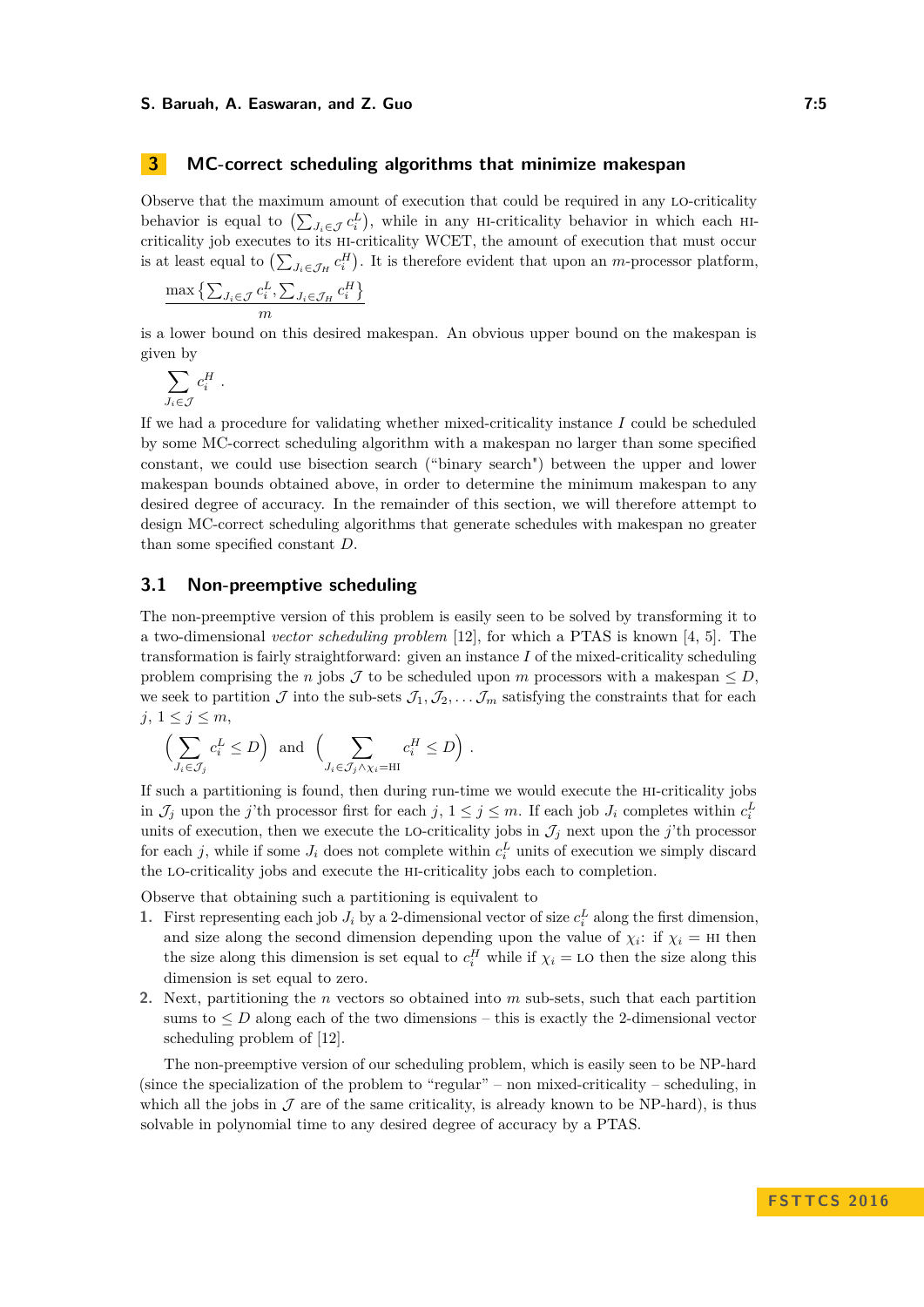## **7:6 Mixed-Criticality Scheduling to Minimize Makespan**

- <span id="page-6-1"></span>Each  $J_i$  is initially executed at a constant rate  $\phi_i^L$ 
	- If some  $J_i$  does not signal completion despite having received  $c_i^L$  units of execution, then All lo-criticality jobs are immediately discarded, and
		- Each HI-criticality job henceforth executes at a constant rate  $\phi_i^H$  until completion
- **Figure 1** Our preemptive run-time scheduling algorithm.

## <span id="page-6-2"></span>**3.2 Preemptive scheduling**

In contrast to the regular (i.e., not mixed-criticality) case, where preemptive scheduling of independent jobs to minimize makespan is easily seen to be solvable optimally in polynomial time using McNaughton's rule [\[10\]](#page-13-10), this problem turns out to be surprisingly challenging for mixed-criticality instances. Indeed, we have not yet been able to determine whether the problem is solvable in polynomial time or not; what we have instead is a polynomial-time approximation algorithm with approximation factor  $4/3$  for solving this problem<sup>[1](#page-6-0)</sup>.

Given instance *I* and a desired makespan *D*, our strategy, which is based upon an algorithm called MC-Fluid [\[8,](#page-13-5) [1\]](#page-13-11) for scheduling mixed-criticality sporadic tasks in order to meet all deadlines, is as follows. We will seek to determine a schedule for the jobs in  $\mathcal J$  upon the *m* unit-speed processors under a *fluid scheduling* model, which allows for schedules in which individual jobs may be assigned a fraction  $\leq 1$  of a processor (rather than an entire processor, or none) at each instant in time, subject to the constraint that the sum of the fractions assigned to all the jobs do not exceed *m* at any instant. That is, we will determine *execution rates*  $\phi_i^L$  and  $\phi_i^H$  for each task  $\tau_i$  such that the scheduling algorithm depicted in Figure [1](#page-6-1) constitutes an MC-correct scheduling strategy for the jobs in  $\mathcal J$  upon  $m$  processors. (Standard techniques are known for converting such a fluid schedule to schedules in which there is no processor-sharing; see, e.g., [\[6,](#page-13-12) page 116] for details.)

We will now describe how the values for the  $\phi_i^L$  and  $\phi_i^H$  parameters are determined. We start out defining some additional notation:

For each job  $J_i \in \mathcal{J}$ , let *flow rates*  $f_i^L$  and  $f_i^H$  be defined as follows:

$$
\begin{array}{rcl}\nf_i^L & \stackrel{\text{def}}{=} & c_i^L/D \\
f_i^H & \stackrel{\text{def}}{=} & c_i^H/D\n\end{array}
$$

Intuitively, a fluid schedule in which  $J_i$  is executed at a constant rate  $f_i^L$  ( $f_i^H$ , respectively), over the interval  $[0, D]$  will complete at or before time-instant  $D$  in any LO-criticality behavior (hi-criticality behavior, resp.) of the instance. It should be evident that it is necessary that  $f_i^L$  be  $\leq 1$  for each job  $J_i$ , and that  $f_i^H$  be  $\leq 1$  for each HI-criticality job *Ji* , if we are to be able to guarantee a makespan *D*.

Various *cumulative flow requirements* are defined for  $\mathcal{J}$  as follows – here,  $F_L^L$  denotes the  $\overline{a}$ cumulative LO-criticality flow rates of all LO-criticality jobs;  $F_H^L$  denotes the cumulative LOcriticality flow rates of all HI-criticality jobs; and  $F_H^H$  denotes the cumulative HI-criticality

<span id="page-6-0"></span><sup>1</sup> A trivial algorithm with approximation factor 2 can be obtained using McNaughton's rule as follows. First schedule the hi-criticality jobs based on their hi-criticality WCET estimates in the time interval [0, *D*], and then schedule the Lo-criticality jobs based on their Lo-criticality WCET estimates in the time interval [*D,* 2*D*].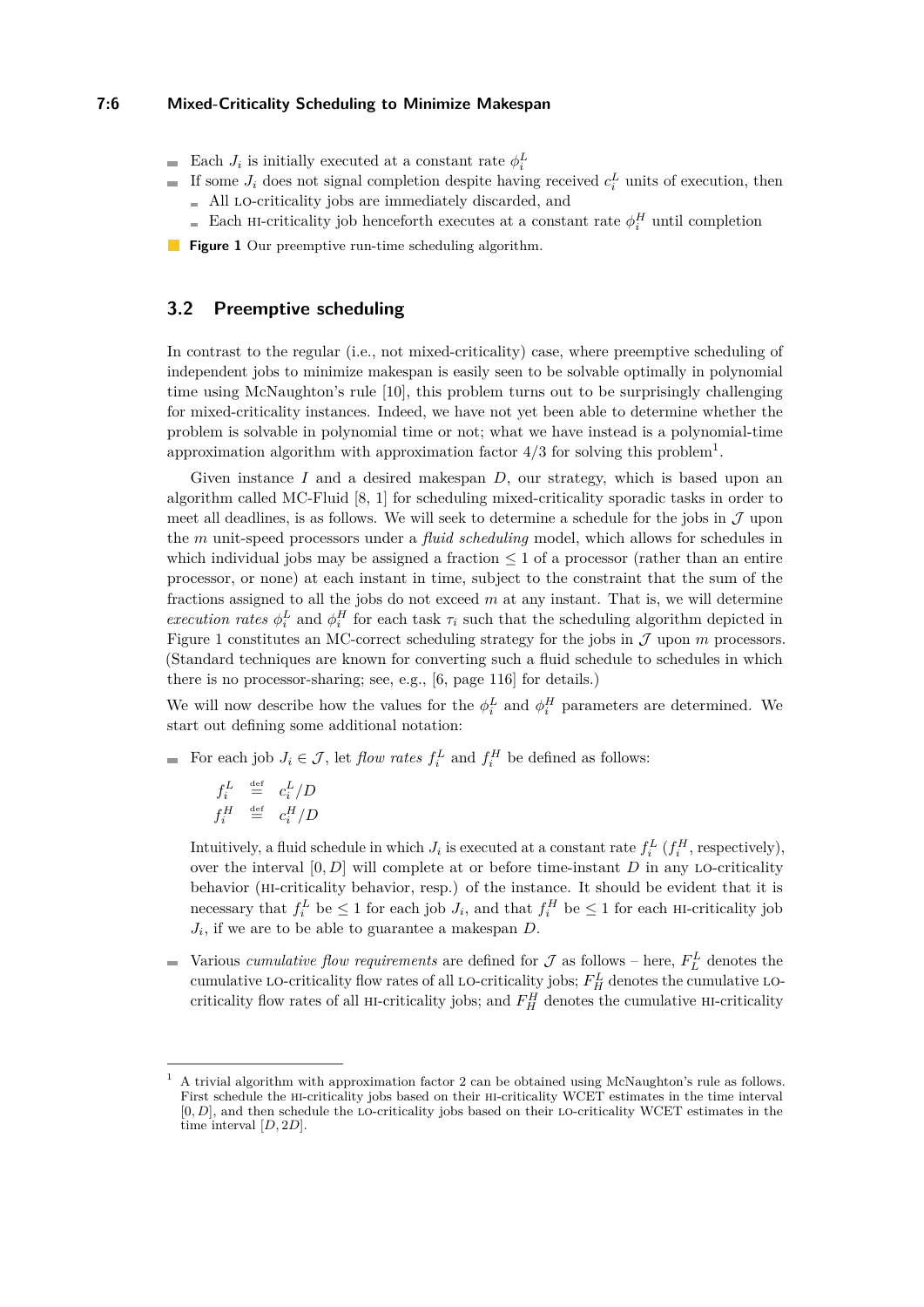<span id="page-7-0"></span>**1.** Define a *scaling factor ρ* as follows:

<span id="page-7-3"></span>
$$
\rho \leftarrow \max\left\{ \left( \frac{F_L^L + F_H^L}{m} \right), \left( \frac{F_H^H}{m} \right), \max_{J_i \in \mathcal{J}_H} \left\{ f_i^H \right\} \right\}
$$
(1)

**2. If**  $\rho > 1$  **then** declare failure; **else** assign values to the execution-rate variables as follows:  $\phi_i^H \leftarrow (f_i^H/\rho)$  for all  $J_i \in \mathcal{J}_H$  (2)

<span id="page-7-2"></span>
$$
\phi_i^L \leftarrow \begin{cases} \frac{f_i^L}{\phi_i^H - (f_i^H - f_i^L)} \times \phi_i^H, & \text{if } J_i \in \mathcal{J}_H \\ f_i^L, & \text{else (i.e., if } J_i \in \mathcal{J}_L) \end{cases} \tag{3}
$$

**3. If**

<span id="page-7-1"></span>
$$
\sum_{J_i \in \mathcal{J}} \phi_i^L \le m \tag{4}
$$

**then** declare success **else** declare failure

**Figure 2** Computing execution rates.

flow rates of all hi-criticality jobs:

$$
\begin{aligned}\nF_L^L &\stackrel{\text{def}}{=} \sum_{J_i \in \mathcal{J}_L} f_i^L \\
F_H^L &\stackrel{\text{def}}{=} \sum_{J_i \in \mathcal{J}_H} f_i^L \\
F_H^H &\stackrel{\text{def}}{=} \sum_{J_i \in \mathcal{J}_H} f_i^H\n\end{aligned}
$$

The following observation directly follows from the definitions of  $F_L^L$ ,  $F_H^L$ , and  $F_H^H$ :

<span id="page-7-4"></span>**Dbservation 3.** It is necessary that  $(F_L^L + F_H^L) \leq m$ , and  $F_H^H \leq m$ , if we are to be able to *guarantee a makespan D for* J *upon m processors.*

As stated in Figure [1,](#page-6-1) our run-time scheduling algorithm requires that values be assigned to the execution-rate variables  $\{\phi_i^L\}_{J_i \in \mathcal{J}} \bigcup \{\phi_i^H\}_{J_i \in \mathcal{J}_H}$  prior to run-time. In Figure [2](#page-7-0) we describe, in pseudo-code form, the algorithm for computing the values of these execution-rate variables. Before proving the correctness of this algorithm (in Section [3.3\)](#page-8-0), we first illustrate its application via an example.

An example. Consider the following collection of 4 mixed-criticality jobs, to be scheduled preemptively upon a 2-processor platform with a target makespan  $D \leftarrow 10$ .

|         | $\chi_i$ | $c_i^L$ | $c_i^{\bf \pi}$ |
|---------|----------|---------|-----------------|
| $J_1$   | HI       | 3       | 8               |
| $J_{2}$ | HI       | 4       |                 |
| $J_3$   | HI       | 1       | 1               |
| $J_{4}$ | LO       | 5       | 5               |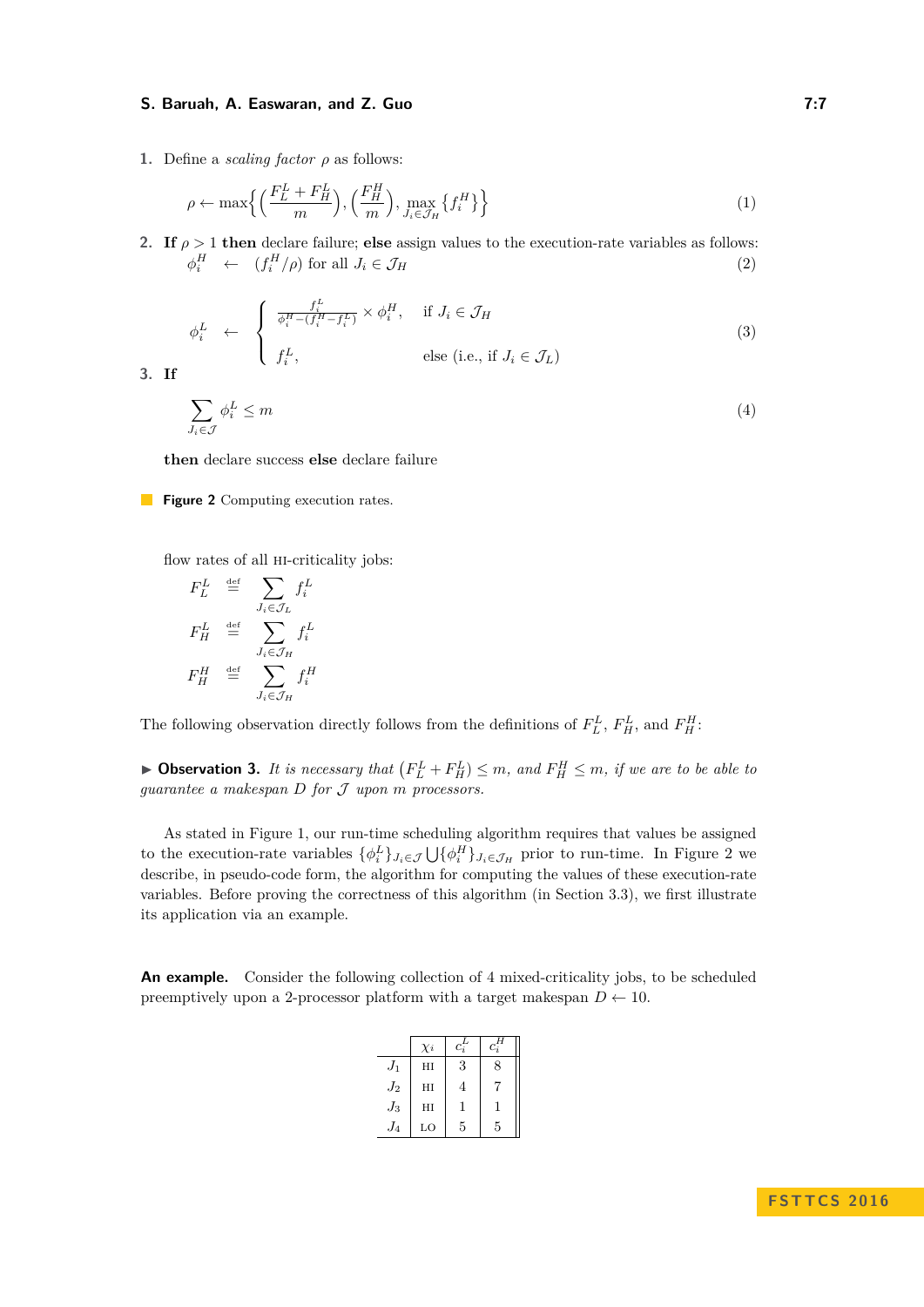## **7:8 Mixed-Criticality Scheduling to Minimize Makespan**

The flow rates for the jobs are obtained by dividing the corresponding WCET parameters by 10 (the value of  $D$ ); the cumulative flow requirements are then computed as follows:

$$
F_L^L = f_4^L = \mathbf{0.5}
$$
  
\n
$$
F_H^L = f_1^L + f_2^L + f_3^L = 0.3 + 0.4 + 0.1 = \mathbf{0.8}
$$
  
\n
$$
F_H^H = f_1^H + f_2^H + f_3^H = 0.8 + 0.7 + 0.1 = \mathbf{1.6}
$$

The scaling factor  $\rho$  is therefore

$$
\rho = \max \left\{ \frac{0.5 + 0.8}{2}, \frac{1.6}{2}, \max \{0.8, 0.7, 0.1\} \right\}
$$
  
=  $\max \{ 1.3/2, 1.6/2, 0.8 \}$   
= **0.8**

The HI-criticality jobs  $J_1, J_2$ , and  $J_3$ , are assigned  $\phi_i^H$  values as follows:

$$
\phi_1^H = \frac{0.8}{0.8} = 1.0
$$
  

$$
\phi_2^H = \frac{0.7}{0.8} = 0.875
$$
  
and 
$$
\phi_3^H = \frac{0.1}{0.8} = 0.125
$$

and *φ*

All the jobs are assigned  $\phi_i^L$  values as follows:

$$
\phi_1^L = \frac{1.0 \times 0.3}{1.0 - (0.8 - 0.3)} = 0.6
$$

$$
\phi_2^L = \frac{0.875 \times 0.4}{0.875 - (0.7 - 0.4)} = \frac{14}{23} < 0.61
$$

$$
\phi_3^L = \frac{0.125 \times 0.1}{0.125 - (0.1 - 0.1)} = 0.1
$$
and 
$$
\phi_4^L = 0.5
$$

Since  $\sum_{i=1}^{4} \phi_i^L < (0.6 + 0.61 + 0.1 + 0.5) = 1.81$ , which is  $\leq 2$  (the number of processors), our algorithm declares success.

# <span id="page-8-0"></span>**3.3 Preemptive scheduling – proof of correctness**

We will now show that the preemptive scheduling algorithm described above is correct: if the execution rates are computed as specified in Figure [2](#page-7-0) without declaring failure for a given instance  $I$ , then the schedule resulting from using these execution rates in the manner described in Figure [1](#page-6-1) does indeed constitute an MC-correct scheduling algorithm that always generates schedules of makespan  $\leq D$  upon all non-erroneous behaviors. Our proof proceeds in several steps.

- **1.** We first prove, in Lemma [4](#page-9-0) below, that the rate-assignment in Figure [2](#page-7-0) is correct, by showing that the sum of the lo-criticality and the hi-criticality execution rates assigned to the jobs in Figure [2](#page-7-0) do not exceed *m*, the number of available processors.
- **2.** Next, we show in Lemma [5](#page-9-1) that each execution rate is assigned a valid value in Figure [2:](#page-7-0) a non-negative real number that is no larger than one.
- **3.** We then prove, in Lemma [6,](#page-9-2) correctness upon all lo-criticality behaviors, by showing that the  $\phi_i^L$  values assigned in Figure [2](#page-7-0) are no smaller than the corresponding  $f_i^L$  values.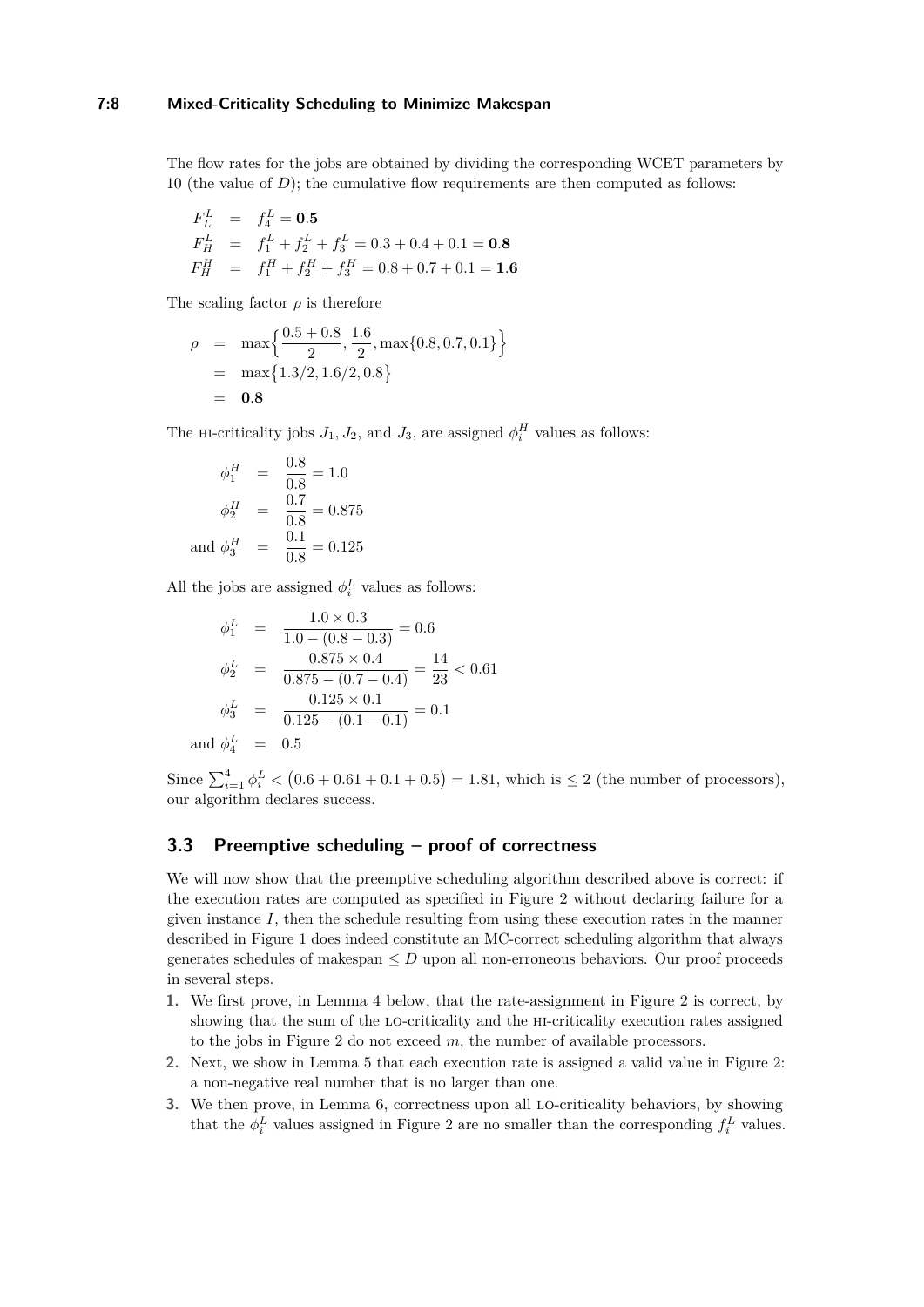**4.** Finally, we prove correctness upon all hi-criticality behaviors by examining the actions of the scheduling algorithm in the event that some job does not signal completion despite having executed for up to its lo-criticality WCET (which indicates that the instance is exhibiting a HI-criticality behavior rather than a LO-criticality one).

<span id="page-9-0"></span>I **Lemma 4.** *The sum of the* lo*-criticality execution rates assigned to all the jobs, and the sum of the* HI-criticality rates assigned to all the HI-criticality jobs (i.e., the jobs in  $\mathcal{J}_H$ ), *each does not exceed the number of processors m.*

**Proof.** It follows from Condition [4](#page-7-1) of Figure [2](#page-7-0) that our algorithm declares success only if the assigned LO-criticality execution rates sum to  $\leq m$ .

To show that the assigned hi-criticality rates also sum to no more than *m*, observe that

$$
\sum_{J_i \in \mathcal{J}_H} \phi_i^H = \sum_{J_i \in \mathcal{J}_H} \frac{f_i^H}{\rho} \quad \text{(By Eqn 2)} \quad = \frac{1}{\rho} F_H^H \quad \text{(By definition of } F_H^H)
$$

By Equation [1,](#page-7-3)  $\rho \geq (F_H^H/m)$ ; hence

$$
\frac{1}{\rho}F_H^H \leq \big(\frac{m}{F_H^H}\big)F_H^H = m
$$

and the lemma is proved.

<span id="page-9-1"></span>**Example 5.** Each  $\phi_i^L$  and  $\phi_i^H$  is assigned a value  $\leq 1$  in the algorithm of Figure [2.](#page-7-0)

**Proof.** Observe that Line [1](#page-7-3) of Figure [2](#page-7-2) assigns  $\rho$  a value  $\geq f_i^H$  for all  $J_i \in \mathcal{J}_H$ . Since Line 2 of Figure [2](#page-7-0) assigns each  $\phi_i^H$  a value  $f_i^H/\rho$ , it follows that each such  $\phi_i^H$  has a value  $\leq 1$ , as required.

With regards to the  $\phi_i^L$ 's, the value assigned to  $\phi_i^L$  for each  $J_i \in \mathcal{J}_L$  is equal to  $f_i^L$  (and hence  $\leq$  1).

For each  $J_i \in \mathcal{J}_H$ , we will now show that  $\phi_i^L \leq \phi_i^H$ . It follows from the assignment of values to  $\phi_i^L$  (Equation [3](#page-7-2) in Figure [2\)](#page-7-0) that this will hold provided (Removed the justification in the last derivation step.)

$$
\frac{f_i^L}{\phi_i^H - (f_i^H - f_i^L)} \le 1
$$
  
\n
$$
\Leftrightarrow f_i^L \le \phi_i^H - (f_i^H - f_i^L)
$$
  
\n
$$
\Leftrightarrow f_i^H \le \phi_i^H
$$

which follows from the requirement that  $\rho$  be  $\leq 1$  (else, the algorithm in Figure [2](#page-7-0) would declare failure in Step 2).

We have thus shown that  $\phi_i^L \leq \phi_i^H$  for each  $J_i \in \mathcal{J}_H$  (i.e., the execution rate guaranteed to each hi-criticality job does not *de*crease upon identification of hi-criticality behavior). Since we saw above that all such  $\phi_i^H$  values are  $\leq 1$ , it follows that the  $\phi_i^L$  variables are also assigned values  $\leq 1$ .

<span id="page-9-2"></span> $\triangleright$  **Lemma 6.** *The instance is scheduled with a makespan*  $\leq D$  *in all* LO-*criticality behaviors.* 

**Proof.** We will first prove that for each  $J_i \in \mathcal{J}$ 

$$
\phi_i^L \ge f_i^L \tag{5}
$$

Let us separately consider jobs in  $\mathcal{J}_L$  and  $\mathcal{J}_H$ . Observe that by the definition of  $\phi_i^L$ (Equation [3\)](#page-7-2),

#### **F S T T C S 2 0 1 6**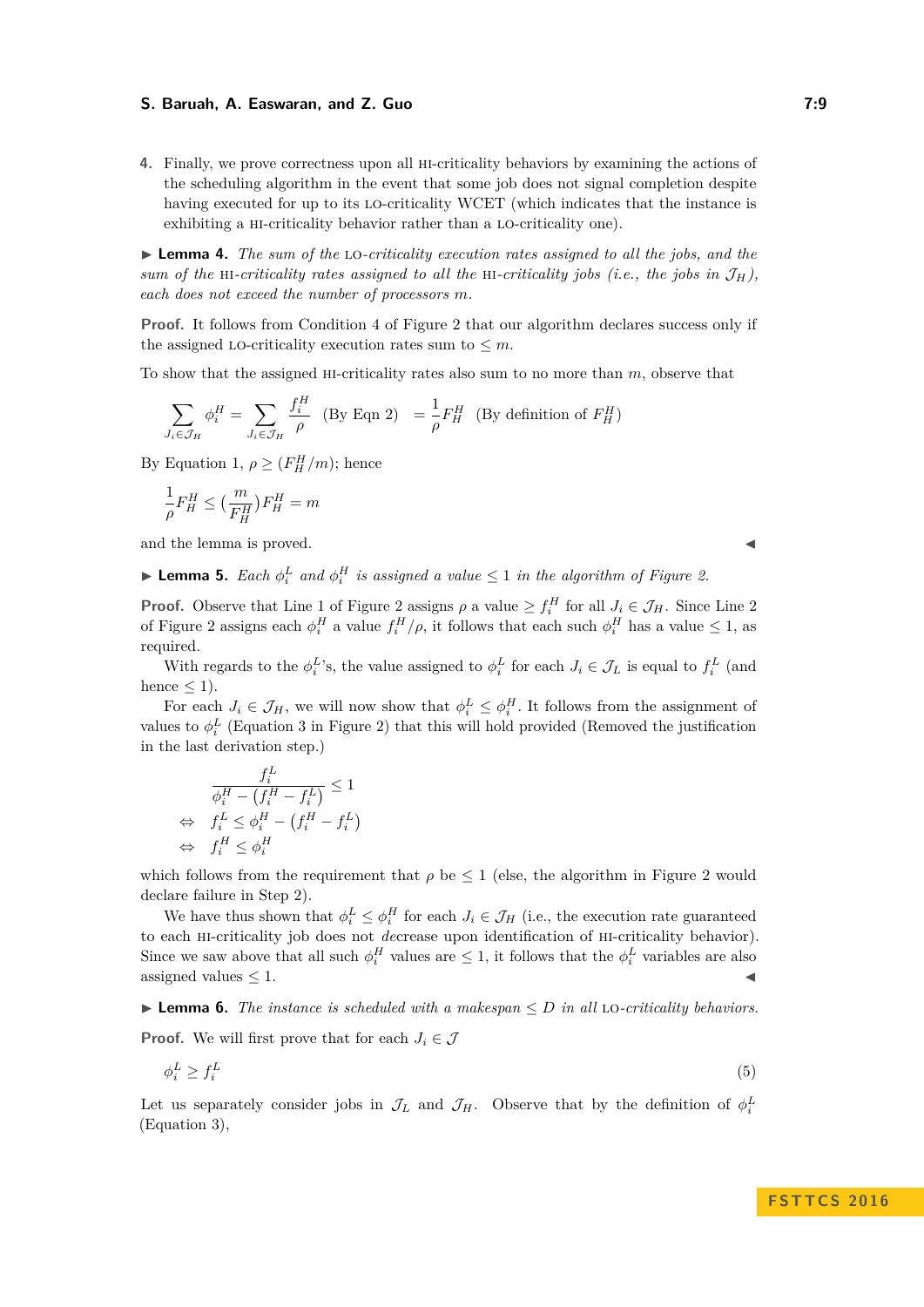## **7:10 Mixed-Criticality Scheduling to Minimize Makespan**

1. For each 
$$
J_i \in \mathcal{J}_L
$$
,  $\phi_i^L = f_i^L$ .  
\n2. For each  $J_i \in \mathcal{J}_H$ ,  
\n
$$
\phi_i^L = f_i^L \times \frac{\phi_i^H}{\phi_i^H - (f_i^H - f_i^L)}
$$
\n
$$
\geq f_i^L \times \frac{\phi_i^H}{\phi_i^H} \text{ (Since } (f_i^H - f_i^L) \geq 0)
$$
\n
$$
= f_i^L
$$

These two cases together establish that  $\phi_i^L \geq f_i^L$  for all  $J_i \in \mathcal{J}$ ; it hence immediately follows that  $\phi_i^L \cdot D$ , the amount of execution that would be received by  $J_i$  if it were allowed to execute at a rate  $\phi_i^L$  over the entire duration  $[0, D)$  in any LO-criticality behavior of  $\mathcal{J}$ , is  $\geq c_i^L$ . From this we conclude that the makespan in any LO-criticality behavior is ≤ *D*.  $\blacktriangleleft$ 

## $\blacktriangleright$  **Lemma 7.** *The instance is scheduled with a makespan*  $\leq D$  *in all* HI-*criticality behaviors.*

**Proof.** Consider any hi-criticality behavior of the instance, and let *t<sup>o</sup>* denote the first time-instant at which some job does not signal completion despite having executed for its lo-criticality WCET. We will prove below that any hi-criticality job that is active (i.e., that has not yet completed execution) at time-instant *t<sup>o</sup>* receives an amount of execution no smaller than its hi-criticality WCET by time-instant *D*.

Suppose that HI-criticality job  $J_i$  is active at time-instant  $t_o$ . Over the interval  $[0, t_o)$ , this job will have received an amount of execution equal to  $\phi_i^L \times t_o$ ; since the job is still active, it must be the case that

<span id="page-10-0"></span>
$$
t_o \le c_i^L / \phi_i^L \tag{6}
$$

Henceforth job  $J_i$  will execute at a rate  $\phi_i^H$ . Hence for it to complete within a makespan *D*, it is sufficient that

<span id="page-10-1"></span>
$$
t_o \phi_i^L + (D - t_o) \phi_i^H \ge c_i^H
$$
  
\n
$$
\Leftrightarrow D \phi_i^H - t_o (\phi_i^H - \phi_i^L) \ge c_i^H
$$
  
\n
$$
\Leftrightarrow D \phi_i^H - \frac{c_i^L}{\phi_i^L} (\phi_i^H - \phi_i^L) \ge c_i^H \text{ (By Inequality 6)}
$$
  
\n
$$
\Leftrightarrow D \phi_i^H \ge \frac{c_i^L}{\phi_i^L} (\phi_i^H - \phi_i^L) + c_i^H
$$
  
\n
$$
\Leftrightarrow D \phi_i^H \ge \frac{c_i^L \phi_i^H}{\phi_i^L} - c_i^L + c_i^H
$$
  
\n
$$
\Leftrightarrow D \ge \frac{c_i^L}{\phi_i^L} + \left(\frac{c_i^H - c_i^L}{\phi_i^H}\right)
$$
  
\n
$$
\Leftrightarrow 1 \ge \frac{f_i^L}{\phi_i^L} + \left(\frac{f_i^H - f_i^L}{\phi_i^H}\right) \text{ (Dividing by } D \text{, and applying definitions of } f_i^L, f_i^H) \tag{7}
$$

Also by Equation [3,](#page-7-2) for each  $J_i \in \mathcal{J}_H$  we have

$$
\begin{aligned} \phi_i^L = \frac{f_i^L \phi_i^H}{\phi_i^H - \left(f_i^H - f_i^L\right)}\\ \Leftrightarrow \frac{\phi_i^H - \left(f_i^H - f_i^L\right)}{\phi_i^H} = \frac{f_i^L}{\phi_i^L} \end{aligned}
$$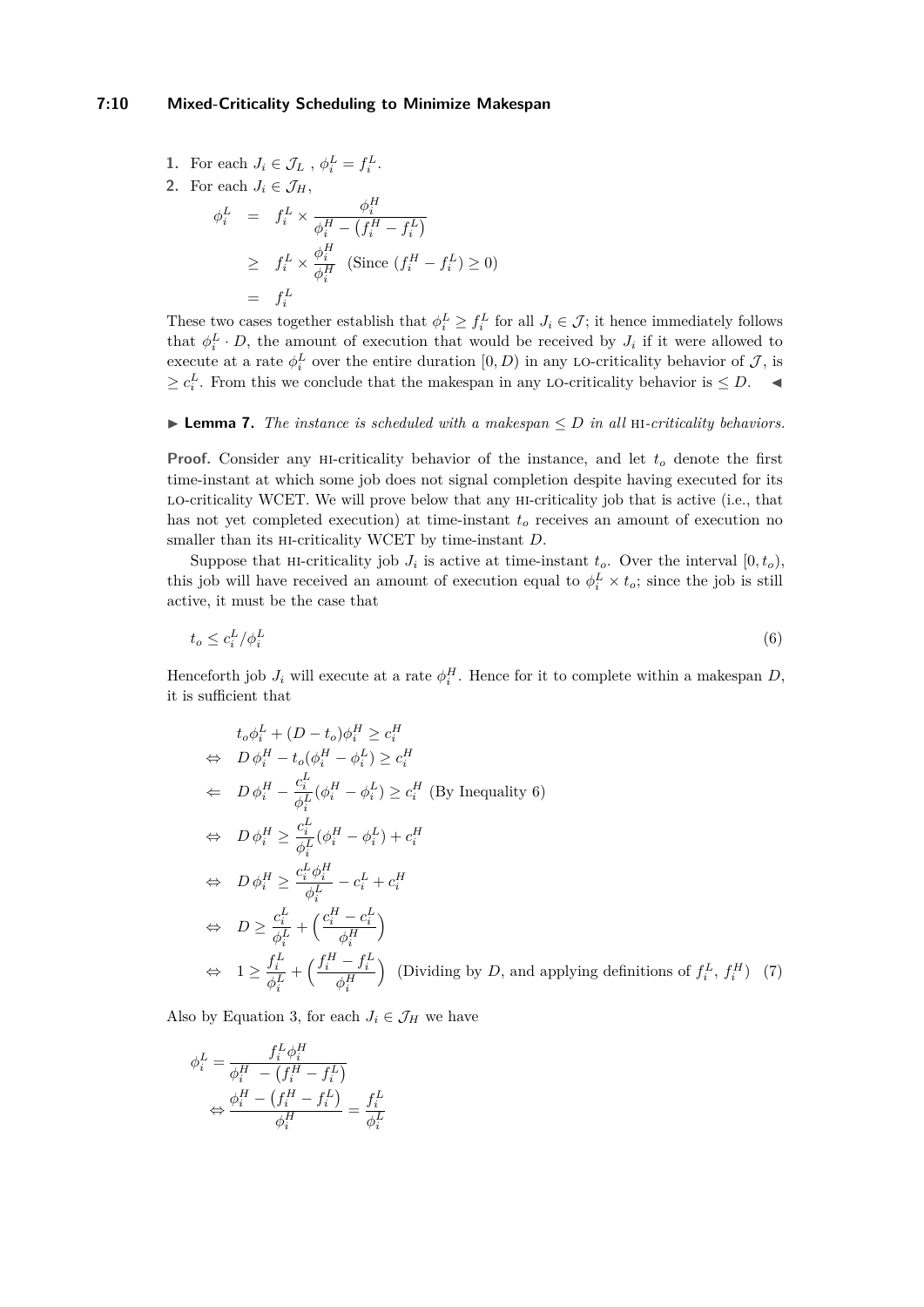$$
\Leftrightarrow 1 - \left(\frac{f_i^H - f_i^L}{\phi_i^H}\right) = \frac{f_i^L}{\phi_i^L}
$$

$$
\Leftrightarrow 1 = \frac{f_i^L}{\phi_i^L} + \left(\frac{f_i^H - f_i^L}{\phi_i^H}\right)
$$

thereby establishing Condition [7](#page-10-1) and completing the proof of the lemma.

## **3.4 Preemptive scheduling – A 4/3'rds approximation Bound**

We now prove that MC-correct scheduling algorithm described in Section [3.2](#page-6-2) is a 4*/*3'rds approximate algorithm for preemptive scheduling to minimize makespan. Our approach towards showing this is as follows. A straightforward generalization of Observation [3](#page-7-4) leads us to conclude that for mixed-criticality instance  $\mathcal J$  to be schedulable with makespan  $s \times D$  upon *m* processors, it is necessary that  $(F_L^L + F_H^L)$  and  $F_H^H$  for the instance both be  $\leq m \times s$ , and that in addition  $f_i^H \leq s$  for each  $J_i \in \mathcal{J}_H$  and  $f_i^L \leq s$  for each  $J_i \in \mathcal{J}_L$ . It therefore follows that the scaling factor  $\rho$  that is computed in Expression [1](#page-7-3) of the algorithm of Figure [2](#page-7-0) for such a system is  $\leq$  *s*. We will show below, in Lemma [9,](#page-11-0) that if  $\rho \leq 3/4$  and the  $\phi_i^H$ ,  $\phi_i^L$  values are computed as specified in Expressions [2–3](#page-7-2) of Figure [2,](#page-7-0) then the  $\phi_i^L$ 's so computed are guaranteed to sum to  $\leq m$  and therefore satisfy Condition [4](#page-7-1) of Figure [2](#page-7-0) (which in turn means that the system is scheduled with makespan  $\leq D$  upon *m* processors). The approximation ratio follows, by observing that 4*/*3 is the multiplicative inverse of 3*/*4.

First, a technical lemma.

<span id="page-11-1"></span>I **Lemma 8.** *Let c denote any positive constant. The function*

$$
f(x) \stackrel{\text{\tiny def}}{=} \frac{x(c-x)}{\frac{c}{3}+x}
$$

 $is \leq \frac{c}{3}$  *for all values of*  $x \in [0, c]$ *.* 

**Proof.** (This lemma is easily proved rigorously using standard techniques from the calculus; we skip the details here in favor of a high-level outline.) Taking the derivative of  $f(x)$  with respect to *x*, we see that the only value of  $x \in [0, c]$  where this derivative equals zero is  $x \leftarrow c/3$ . We therefore conclude that  $f(x)$  takes on its maximum value over [0, *c*] for one of the values of  $x \in \{0, c/3, c\}$ . Explicit computation of  $f(x)$  at each of these values reveals that the value is maximized at  $x = c/3$ , where it takes on the value  $c/3$ .

<span id="page-11-0"></span>**Expressions 9.** *If*  $\rho \leq 3/4$  *and*  $\phi_i^H$ ,  $\phi_i^L$  *values are computed as specified in Expressions* [2–3](#page-7-2) *of Figure* [2,](#page-7-0) then the  $\phi_i^L$  values so computed satisfy Condition [4.](#page-7-1)

**Proof.** Let us first rewrite Condition [4](#page-7-1) to an equivalent form expressed in Condition [8](#page-12-0) below.

$$
\sum_{J_i \in \mathcal{J}} \phi_i^L \leq m
$$
\n
$$
\Leftrightarrow \sum_{J_i \in \mathcal{J}_L} \phi_i^L + \sum_{J_i \in \mathcal{J}_H} \phi_i^L \leq m
$$
\n
$$
\Leftrightarrow F_L^L + \sum_{J_i \in \mathcal{J}_H} \frac{f_i^L \phi_i^H}{\phi_i^H - (f_i^H - f_i^L)} \leq m
$$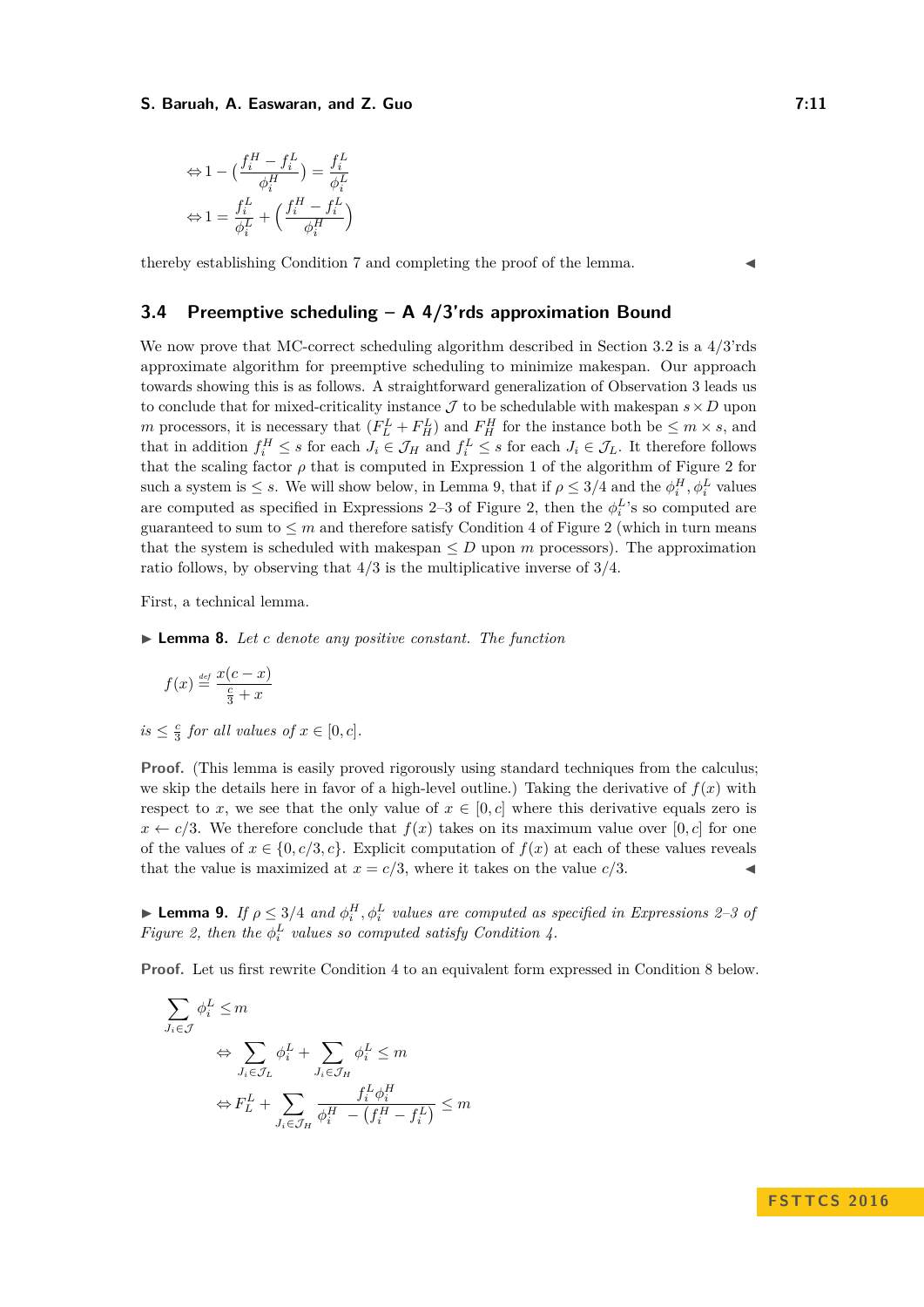# **7:12 Mixed-Criticality Scheduling to Minimize Makespan**

<span id="page-12-0"></span>
$$
\Leftrightarrow F_L^L + \sum_{J_i \in \mathcal{J}_H} f_i^L \left( 1 + \frac{\left(f_i^H - f_i^L\right)}{\phi_i^H - \left(f_i^H - f_i^L\right)} \right) \le m
$$
\n
$$
\Leftrightarrow F_L^L + \sum_{J_i \in \mathcal{J}_H} f_i^L + \sum_{\tau_i \in \mathcal{J}_H} \frac{f_i^L \left(f_i^H - f_i^L\right)}{\phi_i^H - \left(f_i^H - f_i^L\right)} \le m
$$
\n
$$
\Leftrightarrow F_L^L + F_H^L + \sum_{J_i \in \mathcal{J}_H} \frac{f_i^L \left(f_i^H - f_i^L\right)}{\phi_i^H - \left(f_i^H - f_i^L\right)} \le m
$$
\n(8)

We will show, in the remainder of this proof, that if  $\rho \leq 3/4$  then Condition [8](#page-12-0) is satisfied; this will serve to establish the correctness of Lemma [9.](#page-11-0)

Let us assume henceforth that  $\rho \leq 3/4$ . From the definition of  $\rho$  (Expression [1\)](#page-7-3), it follows that

<span id="page-12-1"></span>
$$
F_L^L + F_H^L \leq \frac{3}{4}m \tag{9}
$$

<span id="page-12-2"></span>
$$
F_H^H \leq \frac{3}{4}m \tag{10}
$$
\n
$$
I = \mathcal{I} \quad \mathcal{E}_H^H \leq \frac{3}{4}m \tag{11}
$$

$$
\forall J_i \in \mathcal{J}_H \ f_i^H \leq \frac{3}{4} \tag{11}
$$

Additionally, since  $\phi_i^H \leftarrow f_i^H / \rho$ , it must hold that

$$
\forall J_i \in \mathcal{J}_H \quad \phi_i^H \ge \frac{4}{3} f_i^H \tag{12}
$$

Let us use Inequalities [9–](#page-12-1)[12](#page-12-2) to further simplify Condition [8.](#page-12-0)

$$
F_L^L + F_H^L + \sum_{J_i \in \mathcal{J}_H} \frac{f_i^L(f_i^H - f_i^L)}{\phi_i^H - (f_i^H - f_i^L)} \le m
$$
  
\n
$$
\Leftarrow \frac{3}{4}m + \sum_{J_i \in \mathcal{J}_H} \frac{f_i^L(f_i^H - f_i^L)}{\phi_i^H - (f_i^H - f_i^L)} \le m \text{ (By Ineq. 9)}
$$
  
\n
$$
\Leftarrow \frac{3}{4}m + \sum_{J_i \in \mathcal{J}_H} \frac{f_i^L(f_i^H - f_i^L)}{\frac{4}{3}f_i^H - (f_i^H - f_i^L)} \le m \text{ (By Ineq. 12)}
$$
  
\n
$$
\Leftrightarrow \frac{3}{4}m + \sum_{J_i \in \mathcal{J}_H} \frac{f_i^L(f_i^H - f_i^L)}{\frac{f_i^H}{3} + f_i^L} \le m
$$
  
\n
$$
\Leftrightarrow \sum_{J_i \in \mathcal{J}_H} \frac{f_i^L(f_i^H - f_i^L)}{\frac{f_i^H}{3} + f_i^L} \le \frac{m}{4}
$$
  
\n
$$
\Leftarrow \sum_{J_i \in \mathcal{J}_H} \frac{f_i^H}{3} \le \frac{m}{4} \text{ (By Lemma 8)}
$$
  
\n
$$
\Leftrightarrow \frac{1}{3} \cdot (F_H^H) \le \frac{m}{4}
$$
  
\n
$$
\Leftarrow \left(\frac{1}{3} \cdot \frac{3}{4}m \le \frac{m}{4}\right) \text{ (By Inequality 10)}
$$
  
\n
$$
\Leftrightarrow \frac{m}{4} \le \frac{m}{4}
$$

and Lemma [9](#page-11-0) is thereby proved.  $\blacktriangleleft$